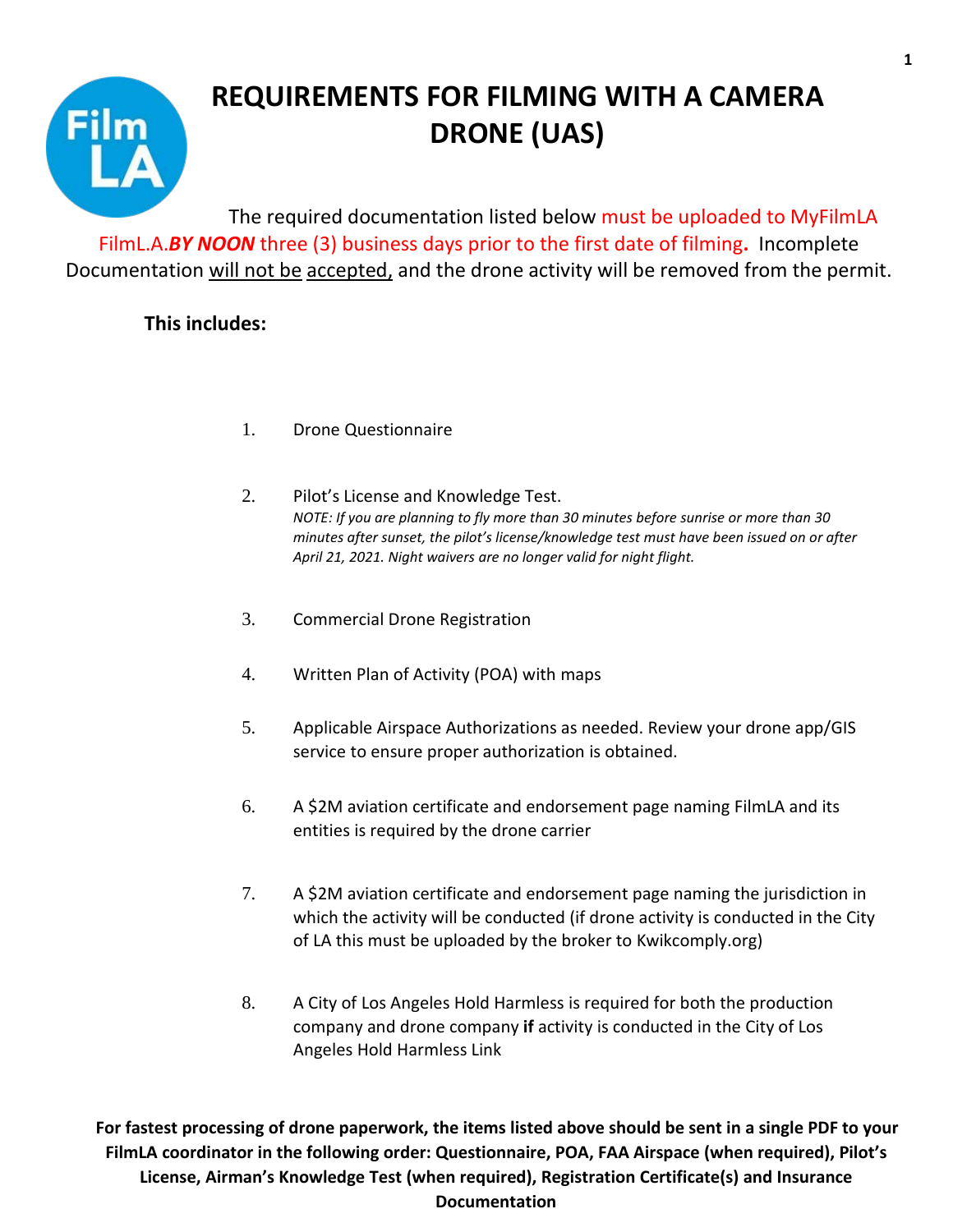

### **DRONE QUESTIONNAIRE**

Production company must fill out a Drone Questionnaire form: **Questionnaire Link** 

| <b>UAS QUESTIONNAIRE</b>                                                                                                                                                                                                      |                                                                                   | FilmLA Permit #:                                                                                                                                                                                                                             |
|-------------------------------------------------------------------------------------------------------------------------------------------------------------------------------------------------------------------------------|-----------------------------------------------------------------------------------|----------------------------------------------------------------------------------------------------------------------------------------------------------------------------------------------------------------------------------------------|
| (FOR MORE THAN 2 LOCATIONS, PLEASE LIST ADDITIONAL LOCATIONS,<br>DATES, AND TIMES ON A SEPARATE PIECE OF PAPER)                                                                                                               |                                                                                   |                                                                                                                                                                                                                                              |
| Film Date:                                                                                                                                                                                                                    |                                                                                   | Production Title: <b>Production Title:</b>                                                                                                                                                                                                   |
| Production Company: No. 2006. The Company of the Company of the Company of the Company of the Company of the Company of the Company of the Company of the Company of the Company of the Company of the Company of the Company |                                                                                   |                                                                                                                                                                                                                                              |
| <b>Location Address:</b>                                                                                                                                                                                                      |                                                                                   |                                                                                                                                                                                                                                              |
|                                                                                                                                                                                                                               |                                                                                   |                                                                                                                                                                                                                                              |
| UAS Company Name: <b>William Company Name: William Company Name:</b>                                                                                                                                                          |                                                                                   |                                                                                                                                                                                                                                              |
| <b>UAS ON LOCATION INFORMATION</b> ANY RESTRICTED AREAS OR TEMPORARY FLIGHT RESTRICTIONS? $\square$ yes $\square$ no                                                                                                          |                                                                                   |                                                                                                                                                                                                                                              |
|                                                                                                                                                                                                                               |                                                                                   |                                                                                                                                                                                                                                              |
|                                                                                                                                                                                                                               |                                                                                   |                                                                                                                                                                                                                                              |
|                                                                                                                                                                                                                               |                                                                                   |                                                                                                                                                                                                                                              |
| Class of Airspace that activity will occur in: $\Box$ $\Box$ $\Box$ $\Box$ $\Box$ $\Box$                                                                                                                                      | $\Box$ D<br>ПЕ                                                                    | $\Box$ G                                                                                                                                                                                                                                     |
| REMINDER: IF YOU ARE FLYING IN CLASS B, C, D, OR E AIRSPACE, ATC AUTHORIZATION IS REQUIRED FOR ALL UAS ACTIVITY.                                                                                                              |                                                                                   |                                                                                                                                                                                                                                              |
| <b>PART 107 REQUIREMENTS</b>                                                                                                                                                                                                  | $\Box$ 14 CFR PART 107<br>Certificate #:                                          | TITLE 49 (STUDENTS ONLY)                                                                                                                                                                                                                     |
| Remote Pilot Phone #:                                                                                                                                                                                                         |                                                                                   | _ Visual Observer: □ YES □ NO                                                                                                                                                                                                                |
| PLEASE PROVIDE THE FOLLOWING: . Capy of Remote Pilot's Certificate                                                                                                                                                            | . Copy of UAS Registration Certificate for each UAS listed above                  | · Description of Planned Operations<br>· Current Knowledge Test, If Airman Certificate<br>Is more than 2 years old                                                                                                                           |
| UAS OPERATING AUTHORITY:                                                                                                                                                                                                      |                                                                                   | --------------------------------------                                                                                                                                                                                                       |
| TITLE 49 REQUIREMENTS (STUDENTS ONLY) Applies to students consider at an accordated educational institution, operating under "Hotby'st" rules.                                                                                | May not be used for any commercial filming.                                       |                                                                                                                                                                                                                                              |
| Name of Operator:                                                                                                                                                                                                             |                                                                                   | Operator's Phone #:                                                                                                                                                                                                                          |
| Name of School:                                                                                                                                                                                                               |                                                                                   | . Name of community-based organization's safety guidelines<br>under which you will be operating                                                                                                                                              |
|                                                                                                                                                                                                                               |                                                                                   | . Detailed description of proposed UAS activities . certification letter from school (on school stationary)                                                                                                                                  |
| WAIVERS                                                                                                                                                                                                                       |                                                                                   | If you are requesting any of the following activity, please check all that apply and furnish proof of waiver from the FAA<br>upon submission of this document to FilmLA. Please note, students may not apply for FAA waivers under Title 49. |
| Flight over non-participants (§107.39)<br>Operating from a moving vehicle (§107.25)                                                                                                                                           | Flight altitude restrictions (§107.51)<br>Operating multiple small UAS' (§107.35) | Night Flight (§107.29)                                                                                                                                                                                                                       |
| FilmLA USE Only                                                                                                                                                                                                               |                                                                                   |                                                                                                                                                                                                                                              |
| <b>PART 107 CERTIFICATE</b>                                                                                                                                                                                                   |                                                                                   | <b>TITLE 49 REQUIREMENTS</b>                                                                                                                                                                                                                 |
| <b>NSURANCE</b><br>WAIVERS<br><b>DOCS ATTACHED TO PERMIT</b>                                                                                                                                                                  | <b>DESCRIPTION OF OPS.</b>                                                        | $\Box$ UAS RECISTRATION<br><b>NISURANCE</b><br><b>DESC. UAS ACTIVITIES</b><br>SCHOOL LETTER                                                                                                                                                  |

**2**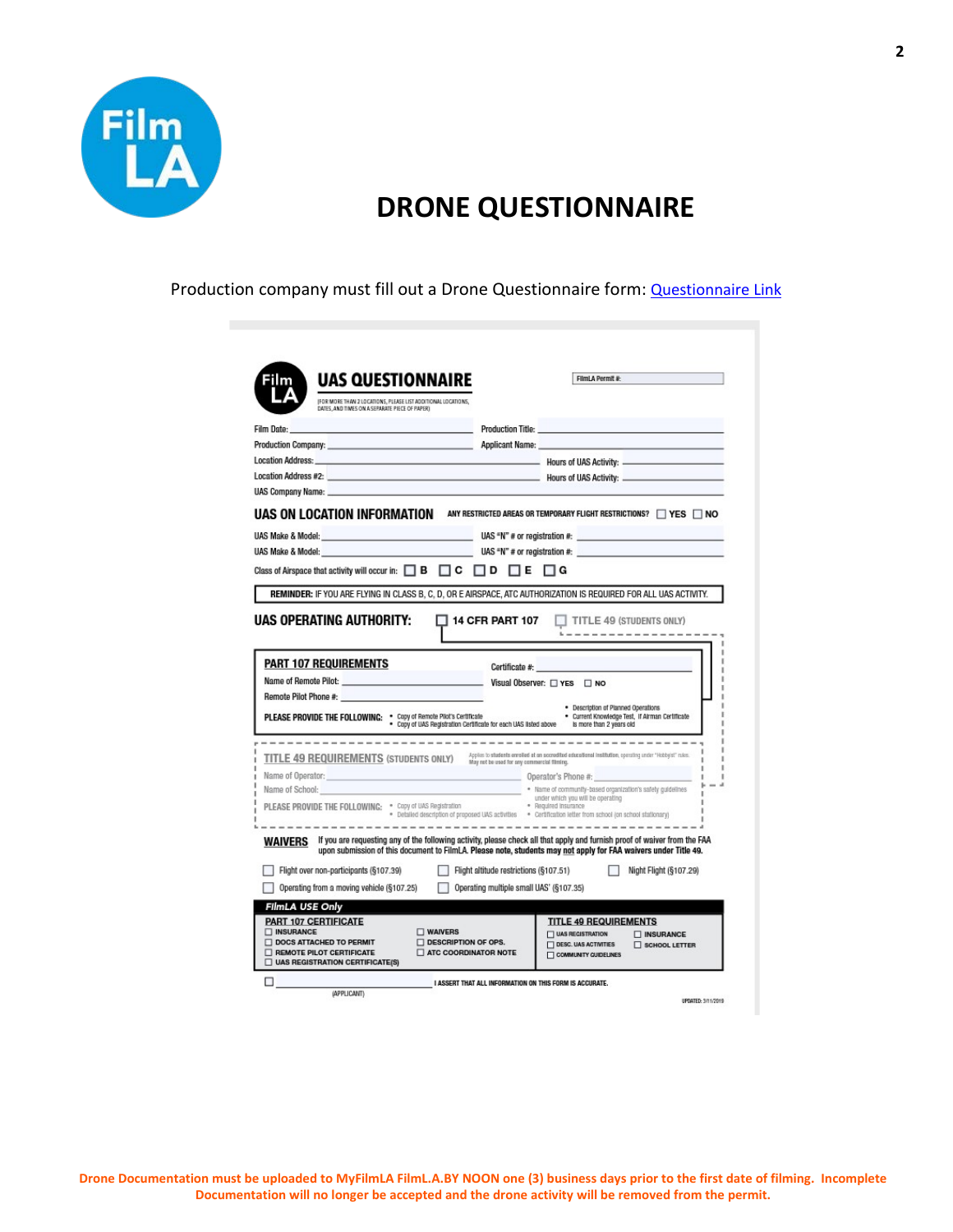

## **Pilot's License and Knowledge Test**

*Requirements for obtaining a pilot's license and commercial registration for a drone can be obtained at <https://faadronezone.faa.gov/>* 

#### 1) **The drone pilot must be commercially licensed to fly a drone in the United States.**

- a) The FAA began issuing Airman Certificates in late 2016 under the new 14 CFR Part 107 regulations. While these certificates do not expire, certificate holders are required to take and pass the Knowledge Test every 24 months.
- b) Operators should check the "issued date" on their certificates to ensure compliance with FAA requirements. As a reminder, proof of an updated Knowledge Test is required when adding UAS/drone activity to permit applications.

 $\overline{\phantom{a}}$ 

c) Foreign pilot's licenses are not acceptable for commercial drone flight

| <b>N NAME</b>                                 | <b>DEPARTMENT OF TRANSPORTATION . FEDERAL AVIATION ADMINISTRATION</b> |                      |                      |               |  |
|-----------------------------------------------|-----------------------------------------------------------------------|----------------------|----------------------|---------------|--|
| <b>V ADDRESS</b>                              |                                                                       |                      |                      |               |  |
| <b>VI NATIONALITY USA</b><br><b>Na D.O.B.</b> | HAS BEEN FOUND TO BE PROPERLY QUALIFIED TO EXERCISE                   |                      | <b>HEIGHT</b><br>SEX | <b>WEIGHT</b> |  |
|                                               | <b>REMOTE PILOT</b><br><b>CERTIFICATE NUMBER</b>                      |                      |                      |               |  |
|                                               |                                                                       | <b>DATE OF ISSUE</b> |                      |               |  |

|                                                                                                                                                                                                                                                | DWILEDGE TEST SAM                                                                                                   |
|------------------------------------------------------------------------------------------------------------------------------------------------------------------------------------------------------------------------------------------------|---------------------------------------------------------------------------------------------------------------------|
|                                                                                                                                                                                                                                                | <b>U.S. DEPARTMENT OF TRANSPORTATION</b>                                                                            |
|                                                                                                                                                                                                                                                | <b>Federal Aviation Administration</b>                                                                              |
|                                                                                                                                                                                                                                                | Airman Knowledge Test Report                                                                                        |
| NAME:<br><b>APPLICANT ID:</b>                                                                                                                                                                                                                  | <b>EXAM ID:</b>                                                                                                     |
| EXAM: Unmanned Aircraft - Recurrent (UGR)                                                                                                                                                                                                      |                                                                                                                     |
| <b>EXAM DATE</b>                                                                                                                                                                                                                               | <b>EXAM SITE:</b>                                                                                                   |
| <b>SCORE: 98%</b><br><b>GRADE: PASS TAKE: 1</b>                                                                                                                                                                                                |                                                                                                                     |
| Learning statement codes listed below represent incorrectly answered questions. Learning statement codes and<br>their associated statements can be found at<br>www.faa.gov/training_testing/testing/media/LearningStatementReferenceGuide.pdf. |                                                                                                                     |
| Reference material associated with the learning statement codes can be found in the appropriate knowledge test<br>guide at www.faa.gov/training_testing/testing/test_guides.                                                                   |                                                                                                                     |
| A single code may represent more than one incorrect response.                                                                                                                                                                                  |                                                                                                                     |
|                                                                                                                                                                                                                                                |                                                                                                                     |
|                                                                                                                                                                                                                                                |                                                                                                                     |
|                                                                                                                                                                                                                                                |                                                                                                                     |
| <b>EXPIRATION DATE: 11/30/2021</b>                                                                                                                                                                                                             |                                                                                                                     |
| DO NOT LOSE THIS REPORT                                                                                                                                                                                                                        |                                                                                                                     |
| AUTHORIZED INSTRUCTOR'S STATEMENT: (if applicable)                                                                                                                                                                                             |                                                                                                                     |
| On                                                                                                                                                                                                                                             | (date) I gave the above named applicant hours of additional                                                         |
|                                                                                                                                                                                                                                                | instruction, covering each subject area shown to be deficient, and consider the applicant competent to pass the tes |
|                                                                                                                                                                                                                                                |                                                                                                                     |
| (print clearly)                                                                                                                                                                                                                                |                                                                                                                     |
| Signature <b>Signature</b>                                                                                                                                                                                                                     |                                                                                                                     |
| FRAUDULENT ALTERATION OF THIS FORM BY ANY PERSON IS A BASIS FOR SUSPENSION OR<br>REVOCATION OF ANY CERTIFICATES OR RATINGS HELD BY THAT PERSON.                                                                                                | <b>ISSUED BY: PSI Services LLC</b><br><b>FEDERAL AVIATION ADMINISTRATION</b>                                        |
|                                                                                                                                                                                                                                                | THIS INFORMATION IS PROTECTED BY THE PRIVACY ACT. FOR OFFICIAL USE ONLY.                                            |

**Drone Documentation must be uploaded to MyFilmLA FilmL.A.BY NOON one (3) business days prior to the first date of filming. Incomplete Documentation will no longer be accepted and the drone activity will be removed from the permit.**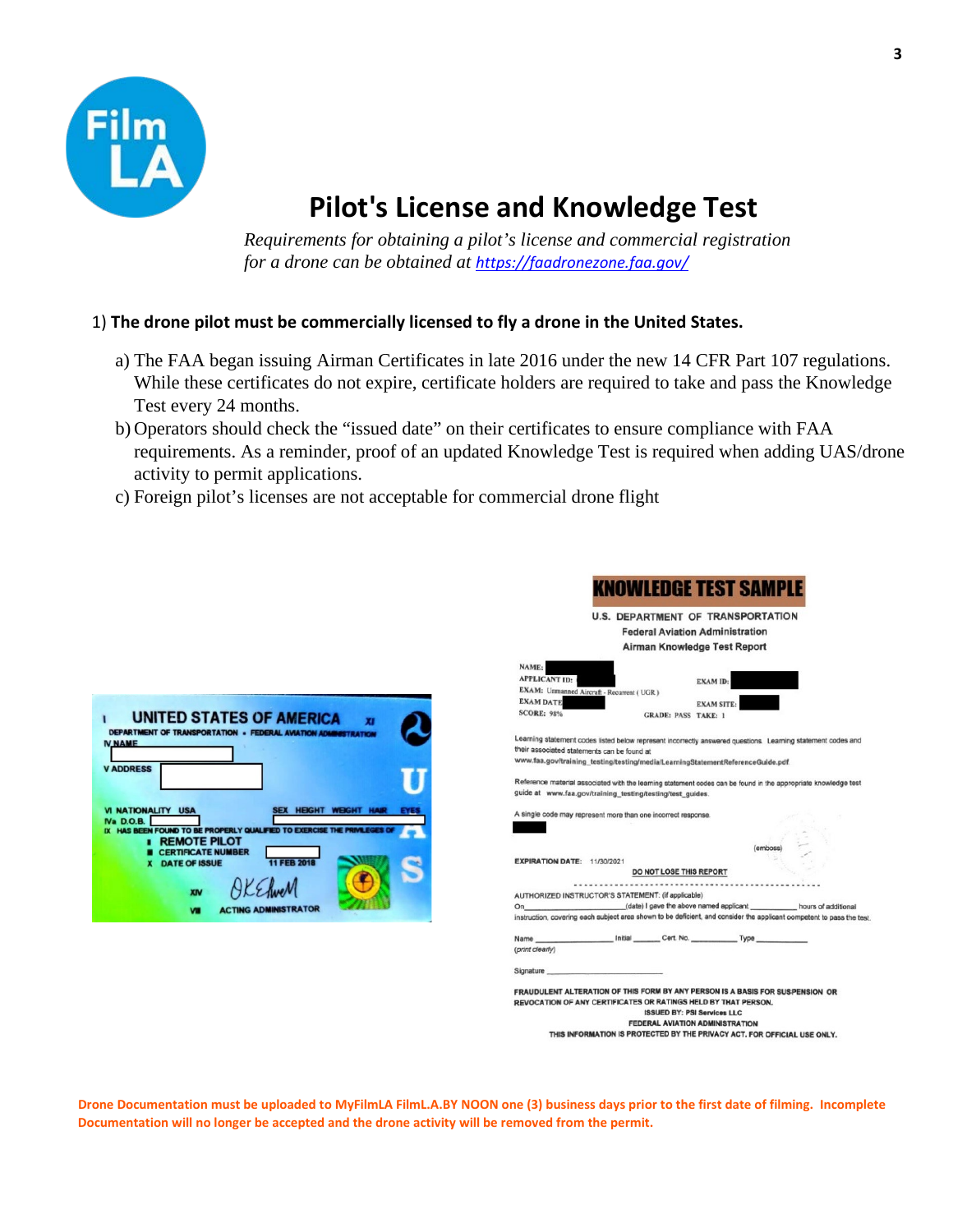

### **DRONE REGISTRATION**

#### **2**. **Each drone used MUST be registered commercially with the FAA.**

- a. Your drone registration certificate will contain both a Serial number and a registration number. Typically, the commercial registration is a blue card, while a hobbyist registration is a white card. Hobbyist Registrations are NOT valid for commercial use for filming.
- b. Drones UNDER 55 pounds can register via a standard certificate.
- c. Drones OVER 55 pounds must obtain a paper N-Number registration card.



HOBBYIST REGISTRATION – **NOT VALID FOR COMMERICAL DRONE USE** – Note the white background and lack of Serial Number

| <b>Small UAS Certificate of Registration</b><br>Name:<br>Manufacturer: DJI<br>VEC N<br>Model: Mavic 2 Pro<br>Serial Number:<br>Certificate Number:<br>Issued: 10/09/2018 Expires: 10/09/2021 | this document constitutes a Certificate of Registration. For all others, this<br>document represents a recognition of ownership.<br>For all holders, for all operations other than as a model aircraft under sec. 336<br>of Pub. L. 112-95, additional safety authority from FAA and economic authority<br>from DOT may be required.<br>This Small UAS Certificate of Registration is not an authorization to conduct<br>flight operations with an unmanned aircraft. Operations must be conducted in<br>accordance with the applicable FAA requirements. The operator of the aircraft is<br>responsible for knowing and understanding what those requirements are. For<br>more information on flying for non-model purposes, please visit the FAA website<br>at www.faa.gov/uas<br><b>Federal Aviatio</b><br><b>Administration</b> |
|----------------------------------------------------------------------------------------------------------------------------------------------------------------------------------------------|-------------------------------------------------------------------------------------------------------------------------------------------------------------------------------------------------------------------------------------------------------------------------------------------------------------------------------------------------------------------------------------------------------------------------------------------------------------------------------------------------------------------------------------------------------------------------------------------------------------------------------------------------------------------------------------------------------------------------------------------------------------------------------------------------------------------------------------|
|----------------------------------------------------------------------------------------------------------------------------------------------------------------------------------------------|-------------------------------------------------------------------------------------------------------------------------------------------------------------------------------------------------------------------------------------------------------------------------------------------------------------------------------------------------------------------------------------------------------------------------------------------------------------------------------------------------------------------------------------------------------------------------------------------------------------------------------------------------------------------------------------------------------------------------------------------------------------------------------------------------------------------------------------|

COMMERICAL DRONE REGISTRATION – Note the blue background and Aircraft Serial Number

 $\overline{\phantom{0}}$ 

**Federal Aviation** Administration

**4**

**Drone Documentation must be uploaded to MyFilmLA FilmL.A.BY NOON one (3) business days prior to the first date of filming. Incomplete Documentation will no longer be accepted, and the drone activity will be removed from the permit.**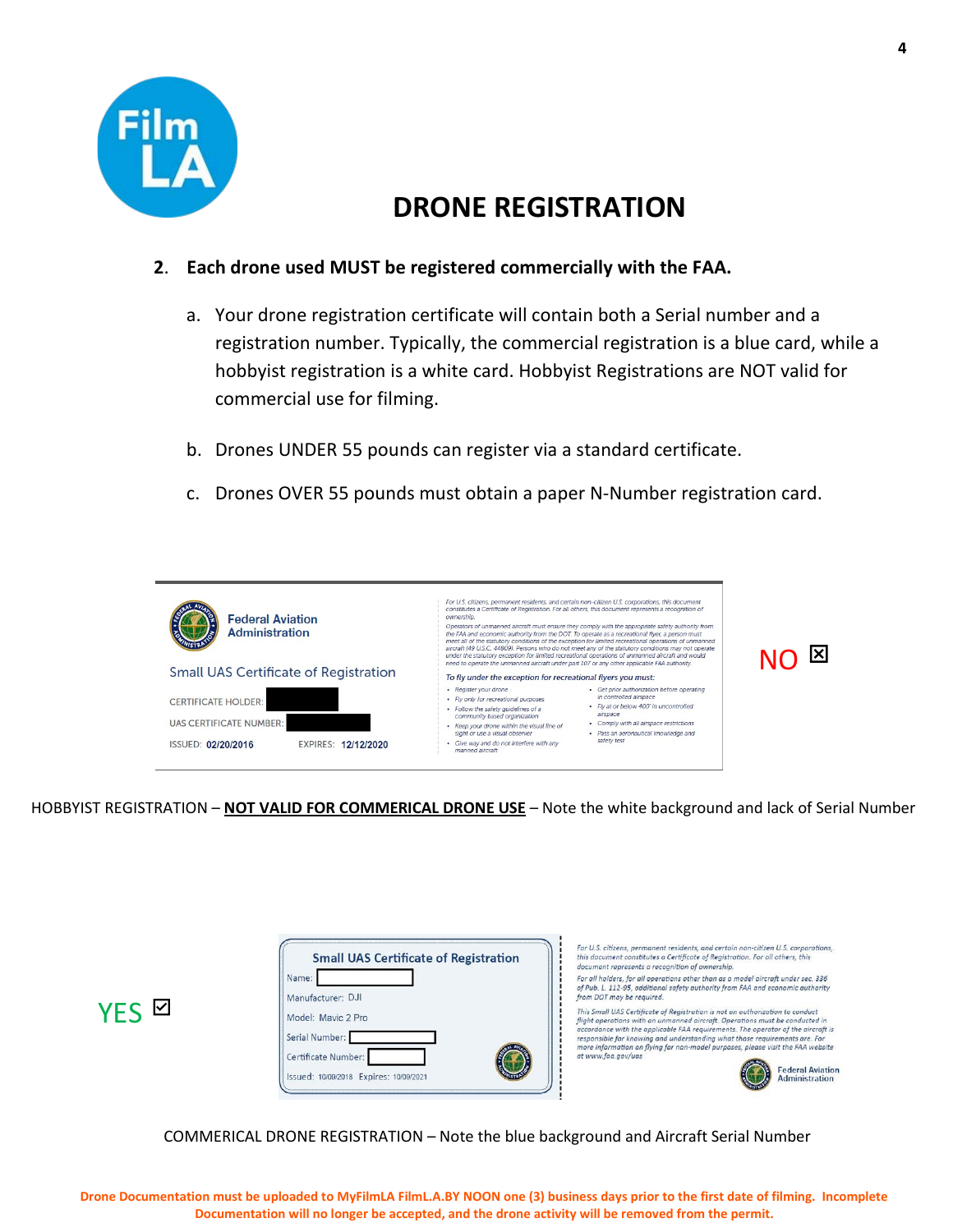

## **POA-PLAN OF ACTIVITY**

#### 4. **A plan of activity – this should include BOTH a written description of the planned flight as well as a screenshot of a map indicating flight area**

SAMPLE POA TEXT SHOULD INCLUDE THE FOLLOWING FIELDS:

Date:

Between the Hours of: Company Name:

Pilot:

Pilot Certification:

Camera Operator:

Visual Observer:

Drone make/model:

Drone registration number(s):

Permission is pending by FilmLA in order to use drones for aerial filming. Flying [DRONE MODEL] while remaining 500 feet away from any structures and 500 feet from non-participating persons Drone action: Location(s): **Latitude/Longitude:**



#### SAMPLE POA MAP

**Drone Documentation must be uploaded to MyFilmLA FilmL.A.BY NOON one (3) business days prior to the first date of filming. Incomplete Documentation will no longer be accepted, and the drone activity will be removed from the permit.**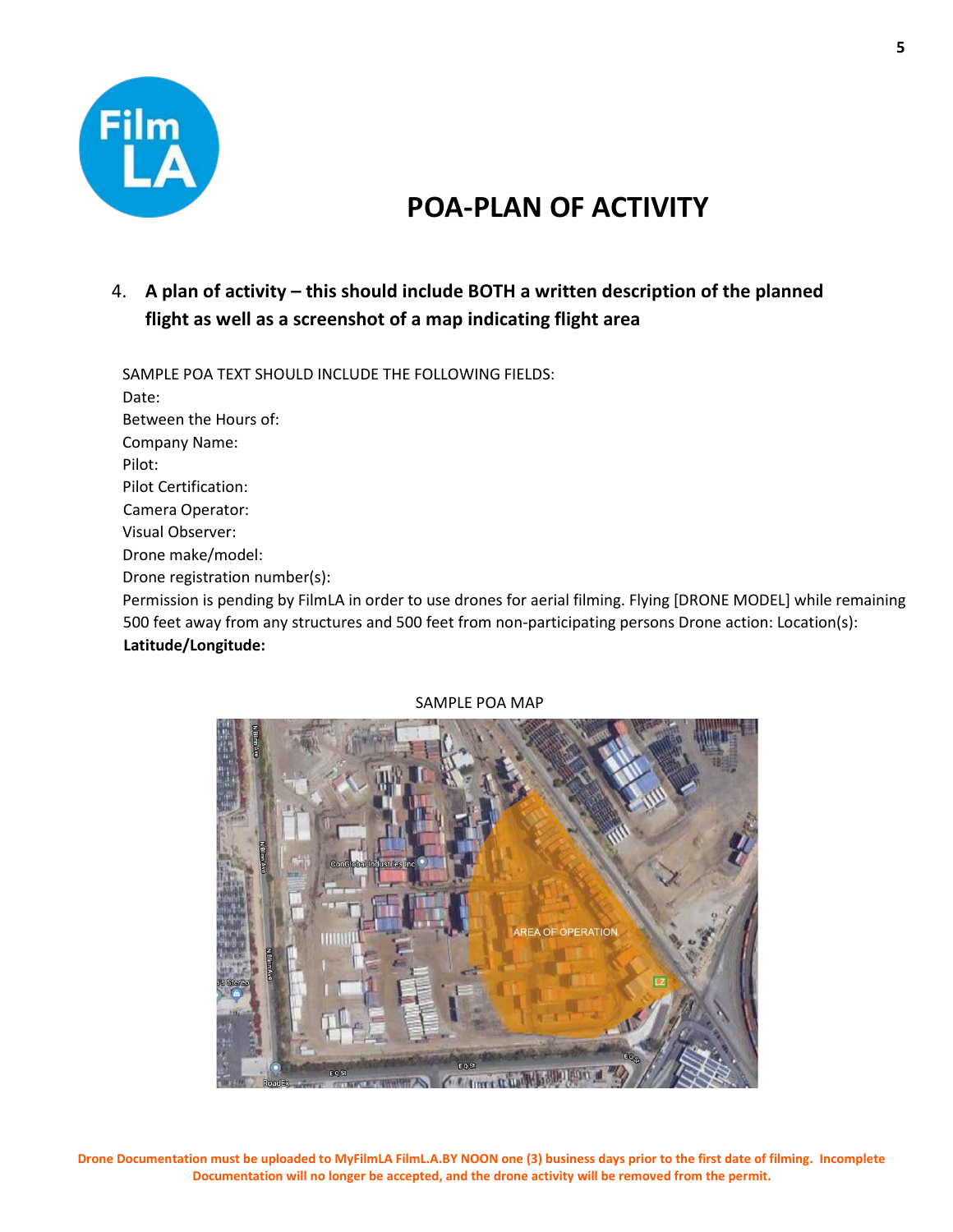

# **Applicable Waivers/Fees: Night Waivers, FAA Authorizations**

#### 5. **Other Documentation/Fees that may be required:**

- a. Any applicable waivers (Flying multiple drones or flying over non-participants). Your coordinator will inform you if additional waivers are required
- b. Flying at night: The FAA recently changed the rules regarding night flights. Pilots must possess a license issued on or after April 21, 2021, OR a knowledge test showing a date of completion on or after April 21, 2021. Without this, drone flight cannot begin any earlier than 30 minutes before sunrise and all drone activity must end by 30 minutes after sunset. Official sunrise/sunset times for a given date can be obtained with a simple google search.) In addition, UAS must have lighted anti-collision lighting visible for at least three (3) statute miles that has a flash rate sufficient to avoid a collision.
- c. In addition, the pilot may be required to provide proof of FAA airspace authorization in certain areas. Screenshots from an approved LAANC app or other FAA website containing a verification number will suffice.
- d. POTENTIAL EXTRA COSTS: While there is no additional fee added to your permit specifically for the use of a drone, certain activities may require additional personnel:
	- 1. Tracking shots/flying over sidewalks or public areas: In the city of Los Angeles, if you are filming tracking shots following cars in the street or over sidewalks, you must hire two off-duty LAPD officers to perform intermittent traffic control or pedestrian control to maintain a safe flight area. You must book officers directly as **FilmLA does not facilitate the hiring of LAPD officers for filming.**
	- 2. In the city of Los Angeles, a Fire Safety Officer is assigned to every shoot involving a drone. UFSOs have a four-hour minimum + 1 hour travel time charge. Ask your coordinator about these fees. Our office will facilitate the hiring of UFSO and collect associated Fees.
	- 3. Other jurisdictions (LA County, Culver City, Santa Monica, etc.) may assign personnel on a case-by-case basis. Your coordinator can inform you of potential extra fees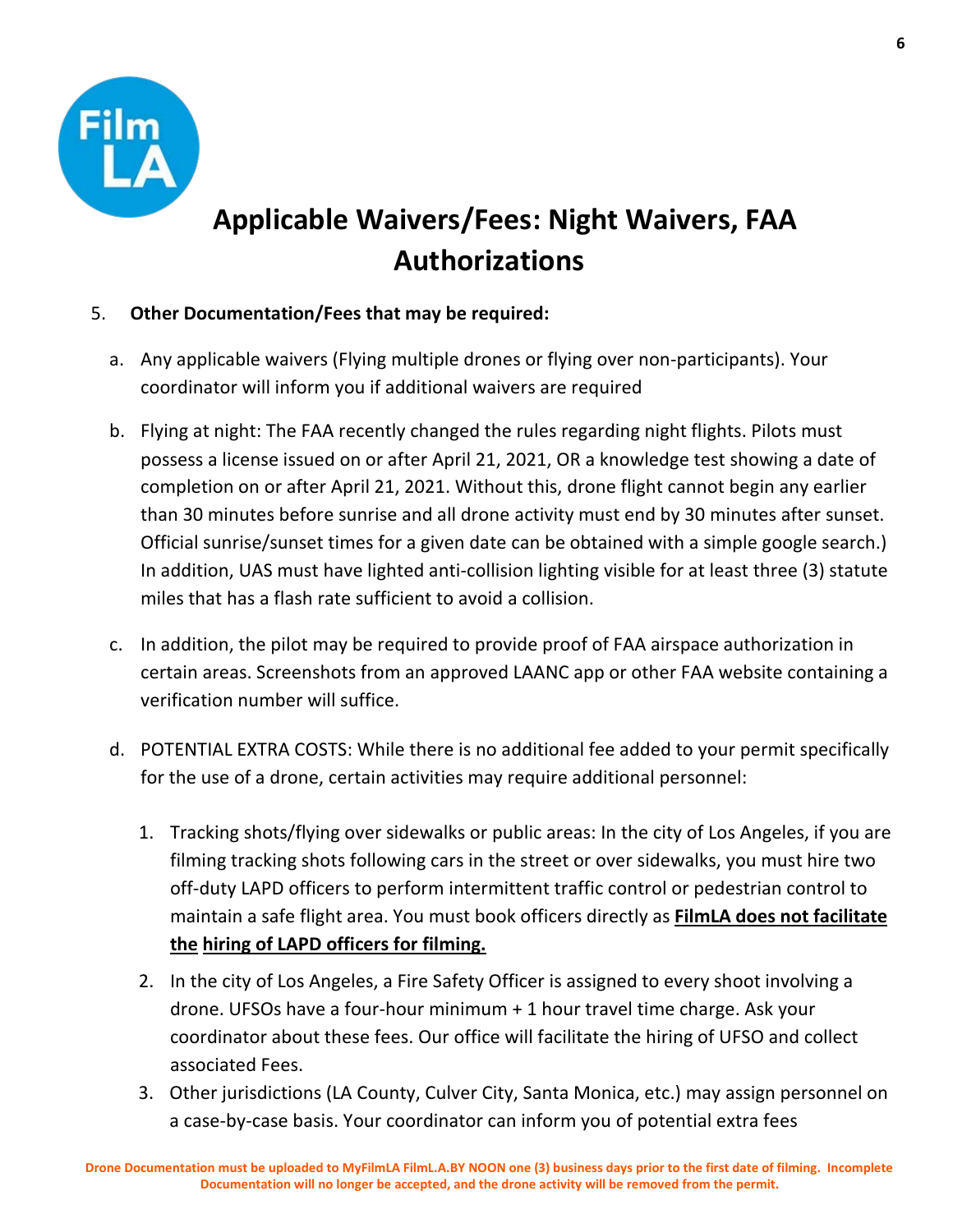

## **INSURANCE DOCUMENTATION**

6. A \$2M aviation certificate and endorsement [\(Sample Cert Link\)](https://www.filmla.com/wp-content/uploads/2019/07/DRONE-SAMPLE-2019-COI-Film-LA-004.pdf) page naming FilmLA and its entities is required by the drone carrier. **NO BLANKET ENDORSEMENTS ACCEPTED.** Please be sure your broker has ordered the proper endorsement, as we cannot release the permit without it.

| <b>SAMPLE INSURANCE FOR DRONES</b>                                                                                                                                                                                                                                                                                                                                                                                                                                                                                                                                                                                                                                                                                                                                 |                                                                                                                                                                                                                                                                                                                                                                          |
|--------------------------------------------------------------------------------------------------------------------------------------------------------------------------------------------------------------------------------------------------------------------------------------------------------------------------------------------------------------------------------------------------------------------------------------------------------------------------------------------------------------------------------------------------------------------------------------------------------------------------------------------------------------------------------------------------------------------------------------------------------------------|--------------------------------------------------------------------------------------------------------------------------------------------------------------------------------------------------------------------------------------------------------------------------------------------------------------------------------------------------------------------------|
| CERTIFICATE OF INSURANCE                                                                                                                                                                                                                                                                                                                                                                                                                                                                                                                                                                                                                                                                                                                                           |                                                                                                                                                                                                                                                                                                                                                                          |
| This certificate is given as a matter of information only and confers no rights upon the certificate addressee.                                                                                                                                                                                                                                                                                                                                                                                                                                                                                                                                                                                                                                                    |                                                                                                                                                                                                                                                                                                                                                                          |
| Date: May 15, 2017<br>This is to certify to:<br>That the following policy has been issued to:<br>XYZ DRONES<br>FilmL.A., Inc., its directors, officers, and employees<br>6255 W. Sunset Blvd. 12th Floor<br>123 MAIN STREET<br>ANYTOWN, USA<br>Hollywood, CA 90028                                                                                                                                                                                                                                                                                                                                                                                                                                                                                                 | ADMITIONAL INSURER<br>is considerates of the payment of the process: for this policy, it is agreed that<br>1. ADDITIONAL PHORES<br>Publica SECTION (E) - \$590 IS AN INDUSTRE's areasoled to lockable as interest such person or cognitization.<br>described in Perspapi. I brice, led sel): with respect to No, but, or in fability hecause of acts or cealmines of the |
| Policy No. 9001XXX Insted Inc. Policy Period: from October 6, 2016 to October 6, 2017 Policy Territory. Worldwide                                                                                                                                                                                                                                                                                                                                                                                                                                                                                                                                                                                                                                                  | Nessed (several which the anhankabal adverage in actually halog used by the Natural Evansed on behalf of our) processive<br>or carporative to a                                                                                                                                                                                                                          |
|                                                                                                                                                                                                                                                                                                                                                                                                                                                                                                                                                                                                                                                                                                                                                                    | <b>CONTRACT ENCLOSES</b>                                                                                                                                                                                                                                                                                                                                                 |
| AIRCRAFT LIABILITY<br><b>MUST MATCH</b><br>Single Limit Bodily Injury and Property Damage Including Passengers<br><b>OUESTIONNAIRE &amp;</b><br>(All expressed limits are "Each Occurrence" unless otherwise indicated)<br>REGISTRATION                                                                                                                                                                                                                                                                                                                                                                                                                                                                                                                            | Union otherwise indicated in this paths, the policy shall not apply to any assumption by you of the hability of any<br>parent or experiment described in Paragraph 3 below for dealth appears or property downpar council by an occasioner<br>ativing not of you verying performed by on on helical' of such powers or regulatories.                                     |
| Lishilty<br>Serial Na/Reg. No.<br>Year Make<br>Medel<br>Limit<br><b>Third Party War Liability</b><br><b>IPO00XYZ</b><br>2006 UPO<br><b>SXEMARY E</b><br>\$2,000,000<br>52.000.000<br>Aggregate<br>TC50XYZ<br>2014 FREEFLY SYSTEMS<br>MOVI M-10<br>Not Covered<br><b>Not Conunal</b>                                                                                                                                                                                                                                                                                                                                                                                                                                                                                | 3. PERMONED OR ORIGANIZATION OF                                                                                                                                                                                                                                                                                                                                          |
| AIRCRAFT PHYSICAL DAMAGE                                                                                                                                                                                                                                                                                                                                                                                                                                                                                                                                                                                                                                                                                                                                           | FilmL.A., Inc., its directors, officers,                                                                                                                                                                                                                                                                                                                                 |
| Not In<br>In Motion<br>Hull<br>Mettes.<br>Scrial Na/Reg. No.<br>Rick Back<br>Year Make<br>Medel<br>Insured Value<br>Deductible<br>Deductible War                                                                                                                                                                                                                                                                                                                                                                                                                                                                                                                                                                                                                   | and employees 6255 W. Sunset Blvd.                                                                                                                                                                                                                                                                                                                                       |
| <b>POOCKY</b><br>2006 UPO<br><b>SXEMARY E</b><br>\$12,000<br>All Rick<br>5.00%<br>5.00%<br>Incheded<br><b>SUVER</b><br>2014 FREEFLY SYSTEMS<br>\$6,000<br>5.00%<br>5.00%<br>Inchaded<br>MOVI M-10<br>All Falk                                                                                                                                                                                                                                                                                                                                                                                                                                                                                                                                                      | 12th Floor Hollywood, CA 90028                                                                                                                                                                                                                                                                                                                                           |
| Provided there is a written agreement between the Named Insured and another person or organization (hereinafter, "the Customer") under<br>which the Named Insured agrees to perform services for the Customer in accordance with the Named Insured's normal business practices and<br>executed in advance of any loss for which insurance is afforded by this policy, the policy has been amended as follows, but only to the extent<br>required in the agreement:<br>The WHO IS AN INSURED section of the policy is extended to include the Customer as an insured, but only with respect to his, her, or its<br>liability because of acts or omissions of the Named Insured while the aircraft described in this certificate is actually being used by the Named |                                                                                                                                                                                                                                                                                                                                                                          |
| Insured on behalf of the Customer.                                                                                                                                                                                                                                                                                                                                                                                                                                                                                                                                                                                                                                                                                                                                 |                                                                                                                                                                                                                                                                                                                                                                          |
| The insurance, as to the interest of the Customer, shall be primary without right of contribution by any other valid and collectible insurance<br>available to the Customer.                                                                                                                                                                                                                                                                                                                                                                                                                                                                                                                                                                                       |                                                                                                                                                                                                                                                                                                                                                                          |
| Continued on Page 2                                                                                                                                                                                                                                                                                                                                                                                                                                                                                                                                                                                                                                                                                                                                                | ALL OTHER TERMS AND CONDITIONS REMAIN UNCHANGED.                                                                                                                                                                                                                                                                                                                         |
| Notwithstanding any requirement, term or condition of any contract or other document with respect to which this certificate may be issued or may pertain,<br>the insurance afforded by the policies described herein is subject to all the terms, exclusions and conditions of such policies. This certificate does not amend,                                                                                                                                                                                                                                                                                                                                                                                                                                     | Estimated Penture Schuld<br>This carbon was to affected                                                                                                                                                                                                                                                                                                                  |
| extend or otherwise alter the coverages afforded by the policies described herein. Limits may have been reduced by paid claims.                                                                                                                                                                                                                                                                                                                                                                                                                                                                                                                                                                                                                                    | <b>MINOCREE</b><br>Artwired to and main part of Policy No.                                                                                                                                                                                                                                                                                                               |
| "INSURANCE CARRIER, INC."                                                                                                                                                                                                                                                                                                                                                                                                                                                                                                                                                                                                                                                                                                                                          | interest in xyg. DBCOGER                                                                                                                                                                                                                                                                                                                                                 |
|                                                                                                                                                                                                                                                                                                                                                                                                                                                                                                                                                                                                                                                                                                                                                                    | Gialal Annopas, Inc.                                                                                                                                                                                                                                                                                                                                                     |
| BY:<br>Certificate No. 1234567                                                                                                                                                                                                                                                                                                                                                                                                                                                                                                                                                                                                                                                                                                                                     | Endersease No. 791                                                                                                                                                                                                                                                                                                                                                       |
| SAMPLE ONLY FLA 09/16/2018<br>Page 1 of 2                                                                                                                                                                                                                                                                                                                                                                                                                                                                                                                                                                                                                                                                                                                          | CASAIN) (Fate 1, 3016)<br>Fage 1 of                                                                                                                                                                                                                                                                                                                                      |

**Certificate of Insurance Additional Insured Endorsement Additional Insured Endorsement** 

7. A \$2M aviation certificate and endorsement page naming the jurisdiction in which the activity will be conducted (if drone activity is conducted in the City of LA this must be uploaded *by the broker* to [https://kwikcomply.org/\)](https://kwikcomply.org/)

**Drone Documentation must be uploaded to MyFilmLA FilmL.A.BY NOON one (3) business days prior to the first date of filming. Incomplete Documentation will no longer be accepted, and the drone activity will be removed from the permit.**